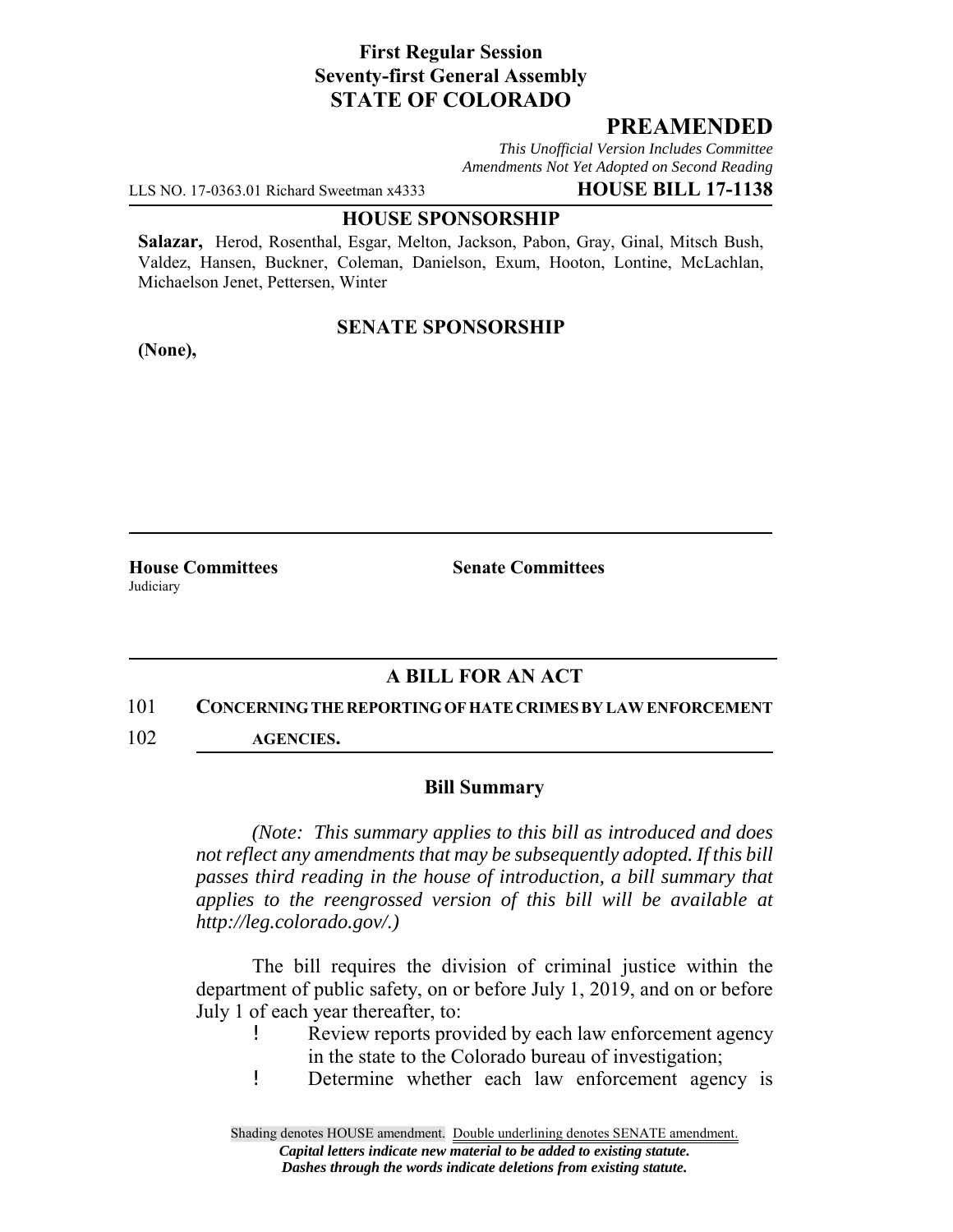accurately reporting hate crimes occurring within the agency's jurisdiction; and

! Report such information to the general assembly.

*Be it enacted by the General Assembly of the State of Colorado:*

 **SECTION 1.** In Colorado Revised Statutes, 24-33.5-412, **amend** (5) as follows: **24-33.5-412. Functions of bureau - legislative review - interagency cooperation with reporting functions - processing time for criminal history record checks - computer crime - synthetic cannabinoids enforcement.** (5) (a) To assist the bureau in its operation of the uniform crime reporting program, every law enforcement agency in this state shall furnish such information to the bureau concerning crimes, arrests, and stolen and recovered property as is necessary for uniform compilation of statewide reported crime, arrest, and recovered property statistics. In cases involving child abuse or sexual assault on a child and in all other cases involving murder, sexual assault, or robbery, the law enforcement agency shall furnish information to the bureau concerning the modus operandi of such crimes in order to facilitate the identification of cross-jurisdictional offenders. Information required to be submitted pursuant to this section shall be submitted in a form specified by the bureau; except that the bureau shall adopt a form and reporting standards consistent with the development of the strategic plan for an integrated criminal justice information system, in accordance with article 21 20.5 of title 16,  $C.R.S.,$  that shall be consistent with applicable federal and state laws and regulations such as the national criminal justice information system standards. The cost to the law enforcement agency of furnishing such information shall be reimbursed out of appropriations